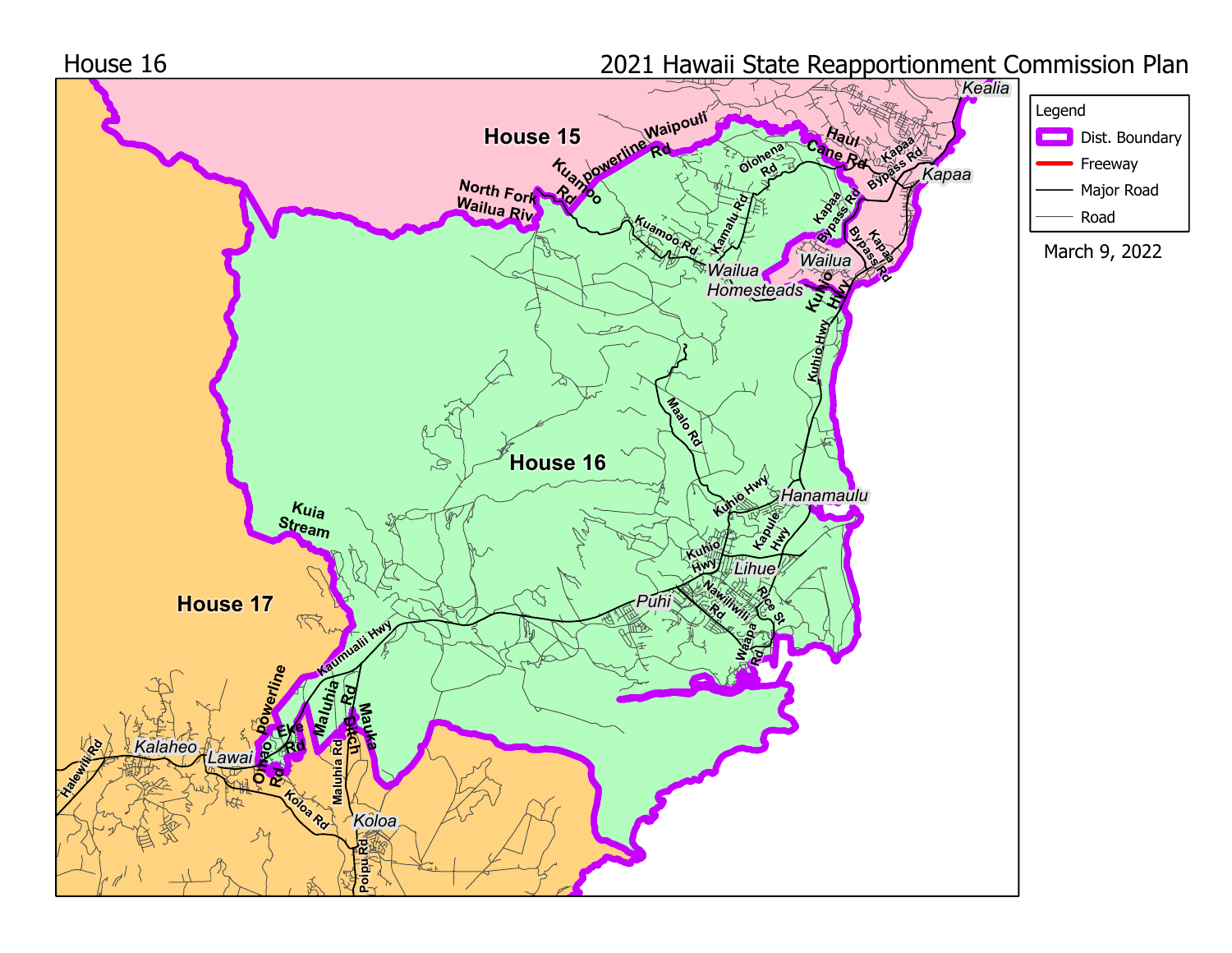## **16th Representative District**

The 16th Representative District comprises the portion of the island of Kauai including a portion of Wailua, Hanamaulu, Kapaia, Lihue, Puhi, and a portion of Omao, more particularly described as follows:

Beginning at the most northerly point of the district, thence easterly 3.07 miles along Unnamed Line, thence westerly 0.01 miles along Kepano St, thence southeasterly 0.80 miles along Haul Cane Road, thence southerly 0.06 miles along Olohena Road, thence southeasterly 0.83 miles along Unnamed Local Road, thence southwesterly 0.74 miles along Kapaa Bypass Road, thence southerly 0.07 miles along State Rte 5600, thence westerly 0.80 miles along Unnamed Line, thence northwesterly 0.05 miles along Konohiki Stream, thence southwesterly 1.37 miles along Unnamed Boundary, thence southerly 0.30 miles along Unnamed Property Line, thence southerly 0.11 miles along Unnamed Boundary, thence easterly 0.92 miles along Opaekaa Stream, thence easterly 0.62 miles along Kuamoo Road, thence southwesterly 0.16 miles along Kuhio Hwy, thence southerly 21.20 miles along Unnamed Boundary, thence northwesterly 5.23 miles along Unnamed Ridge Line, thence southerly 0.30 miles along Kaluahonu Road, thence southwesterly 0.55 miles along Unnamed Boundary, thence southwesterly 0.45 miles along Unnamed Local Road, thence southerly 0.02 miles along Knudson Road, thence westerly 0.25 miles along Unnamed Shoreline, thence northwesterly 1.27 miles along Unnamed Powerline, thence northerly 0.38 miles along Unnamed Line, thence southerly 0.23 miles along Maluhia Road, thence southwesterly 0.18 miles along Unnamed Local Road, thence southerly 0.24 miles along Mauka Ditch, thence northwesterly 0.20 miles along Waihohonu Stream, thence northwesterly 1.36 miles along Unnamed Local Road, thence southwesterly 0.34 miles along Kaumualii Hwy, thence southerly 0.91 miles along Omao Stream, thence westerly 0.02 miles along Unnamed Boundary, thence westerly 0.05 miles along Unnamed Local Road, thence northerly 0.06 miles along Punee Road, thence westerly 0.14 miles along Eke Road, thence southerly 0.29 miles along Omao Road, thence northwesterly 0.26 miles along Upa Road, thence southerly 0.30 miles along Unnamed Line, thence northwesterly 0.33 miles along Poeleele Stream, thence northwesterly 0.08 miles along Unnamed Local Road, thence southwesterly 0.05 miles along Kaumualii Hwy, thence northerly 0.40 miles along Unnamed Boundary, thence northeasterly 2.99 miles along Unnamed Powerline, thence northwesterly 0.97 miles along Kuia Stream, thence northerly 0.16 miles along Unnamed Boundary, thence northwesterly 1.62 miles along Kuia Stream, thence southwesterly 0.02 miles along Unnamed Line, thence westerly 0.43 miles along Unnamed Boundary, thence northerly 7.24 miles along Unnamed Ridge Line, thence southeasterly 1.01 miles along Unnamed Property Line, thence easterly 5.88 miles along North Fork Wailua River, thence northerly 0.57 miles along Unnamed Local Road, thence southeasterly 0.79 miles along Kuamoo Road, thence northeasterly 1.99 miles along Unnamed Powerline, thence southeasterly 0.36 miles along Olohena Road, thence easterly 0.84 miles along Waipouli Road,